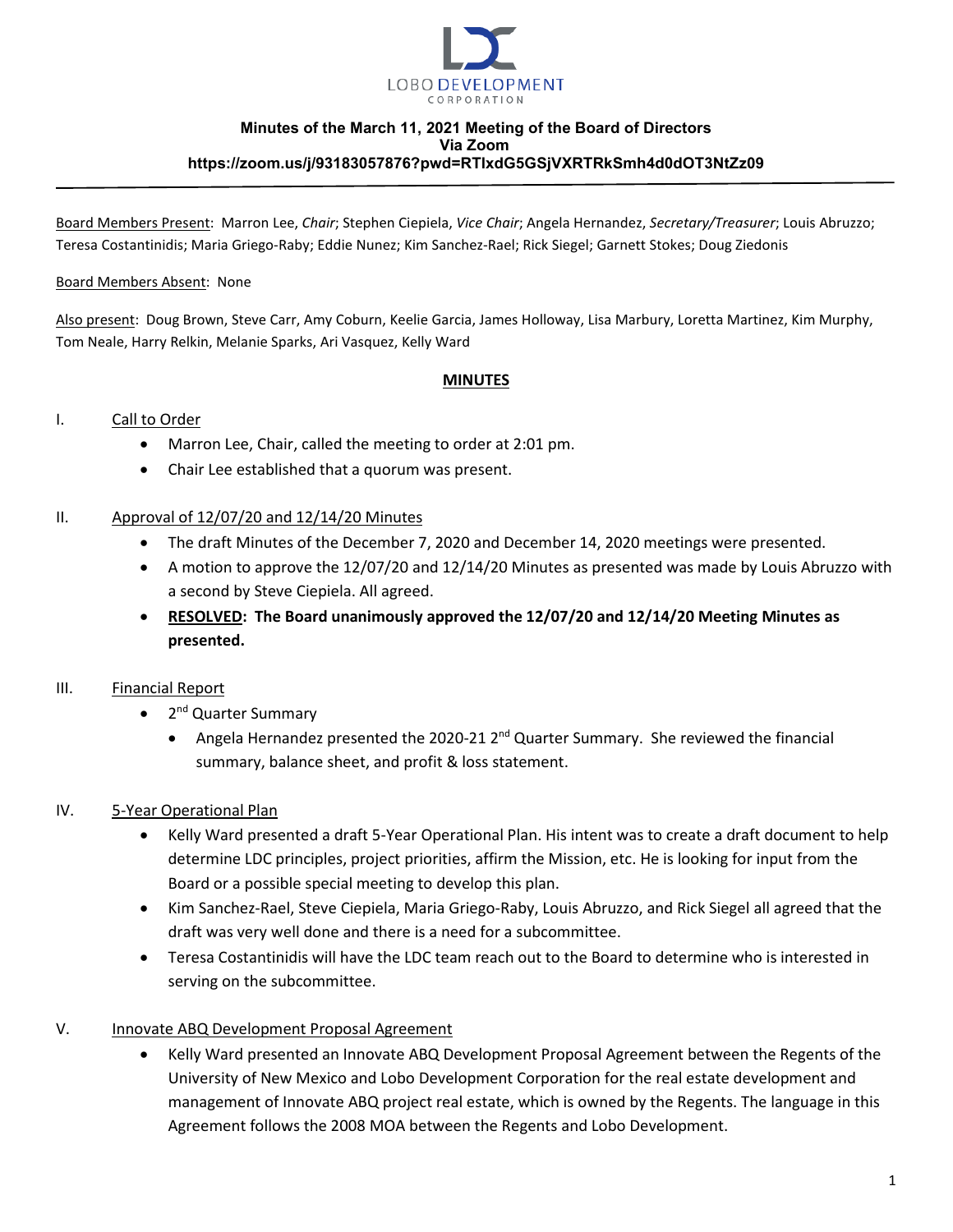

#### **Minutes of the March 11, 2021 Meeting of the Board of Directors Via Zoom https://zoom.us/j/93183057876?pwd=RTlxdG5GSjVXRTRkSmh4d0dOT3NtZz09**

- A motion to approve the Innovate ABQ Development Proposal Agreement as presented was made by Kim Sanchez-Rael with a second by Teresa Costantinidis. All agreed.
- **RESOLVED: The Board unanimously approved the Innovate ABQ Development Proposal Agreement as presented.**

# VI. Bylaws Update

• Ari Vasquez reported that the bylaws are ready to go to the Regents Governance Committee and then the full Board of Regents for approval. All of the LDC Board approved changes were made to the document. The goal is to have the bylaws presented to the Regents for approval at their next meeting.

# VII. TIDD Update

- Teresa Costantinidis provided a brief background/history of the South Campus TIDD project. On March 3, 2021, UNM (through LDC) submitted a draft preliminary joint TIDD agreement application to the City of Albuquerque. It is the intent of the TIDD group to meet with the City after the legislative session ends to review the application and discuss possibly expanding the TIDD to include all or a portion of the North Campus areas around Lomas and University corridors. The revised application will require approval by the Lobo Development Corporation Board and the Board of Regents before it becomes a formal submission.
- Teresa also reported that within a few days of the draft application submission, the City of Albuquerque and the Rio Metro Regional Transit District notified UNM that they are updating their analysis for a University Corridor Transit (UCT) project. It is expected that this project will have an impact on the joint TIDD efforts because of possible overlap.
- Regent Brown reminded the group to reach out to Sandia Foundation with the expansion of the TIDD to Lomas. Teresa reported that they have touched base with Sandia Foundation and will continue to work with them.
- Rick Siegel asked if the UCT project will divert money from the TIDD and how UNM can make sure the funds will be spent on UNM projects and not only the City's. Teresa explained that this will have to be determined and there are some ideas that may include separate "sub" TIDDs.

## Executive Session

- 1. Chair Lee requested a motion to close the meeting and proceed in Executive Session. Motion made by Kim Sanchez-Rael with a second by Louis Abruzzo. All in favor. Meeting was closed at 2:37 pm.
- 2. Discussion and determination, where appropriate of potential purchase, acquisition or disposal of real property pursuant to Section 10-15-1H(8), NMSA (1978).
- 3. Discussion and determination, where appropriate, of limited personnel matters pursuant to Section 10-15- 1.H(2), NMSA (1978).
- 4. Chair Lee requested a motion to reopen the meeting. Kim Sanchez-Rael made a motion to reopen the meeting with a second by Garnett Stokes. All in favor. Meeting was reopened at 3:15 pm.